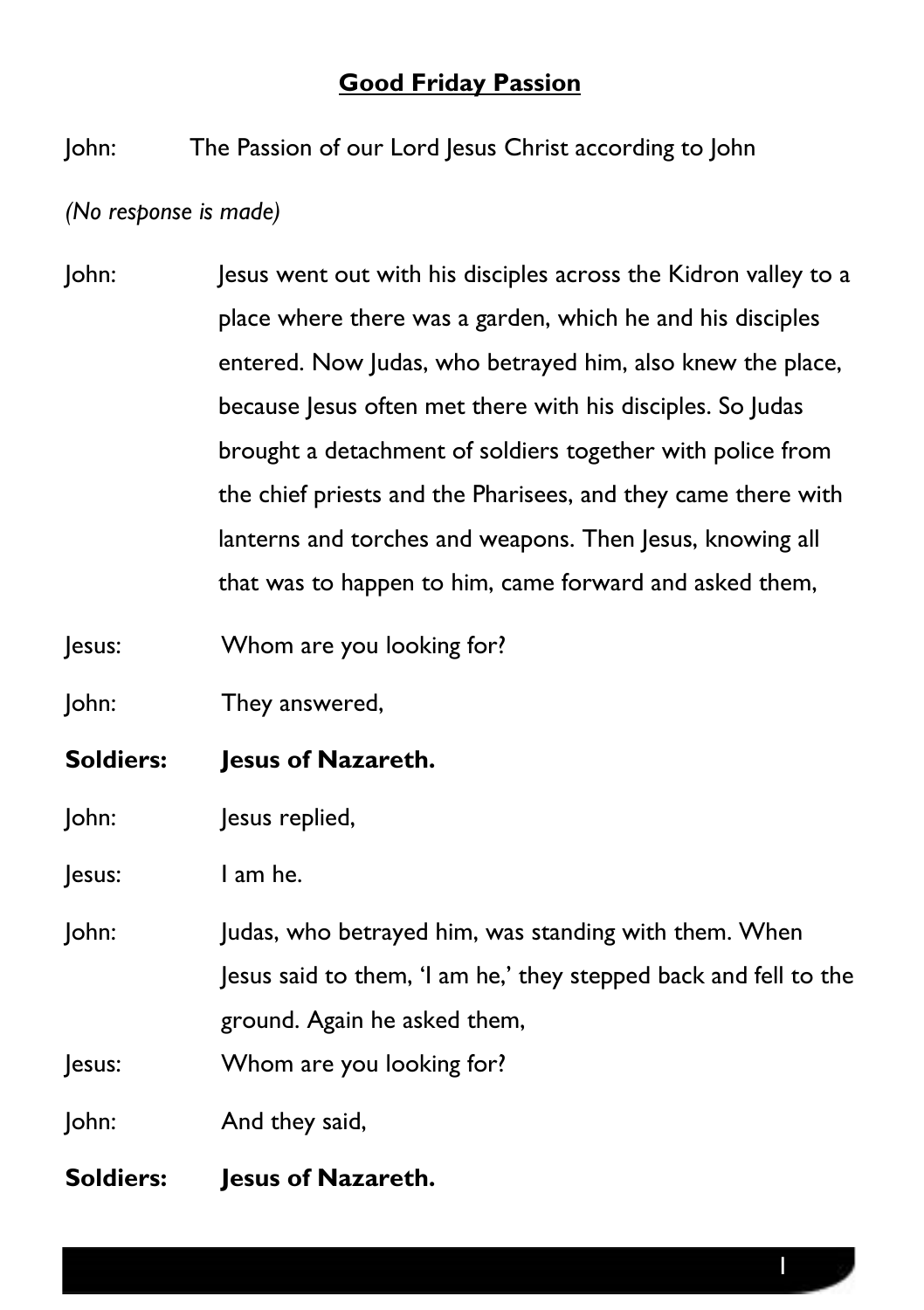John: Jesus answered,

Jesus: I told you that I am he. So if you are looking for me, let these men go.

> **O sacred head, sore wounded, defiled and put to scorn; O kingly head, surrounded with mocking crown of thorn: what sorrow mars thy grandeur? Can death thy bloom deflower? O countenance whose splendour the hosts of heaven adore.**

John: This was to fulfil the word that he had spoken, 'I did not lose a single one of those whom you gave me.' Then Simon Peter, who had a sword, drew it, struck the high priest's slave, and cut off his right ear. The slave's name was Malchus. Jesus said to Peter,

Jesus: Put your sword back into its sheath. Am I not to drink the cup that the Father has given me?

John: So the soldiers, their officer, and the Jewish police arrested Jesus and bound him. First they took him to Annas, who was the father-in-law of Caiaphas, the high priest that year. Caiaphas was the one who had advised the Jews that it was better to have one person die for the people. Simon Peter and another disciple followed Jesus. Since that disciple was

2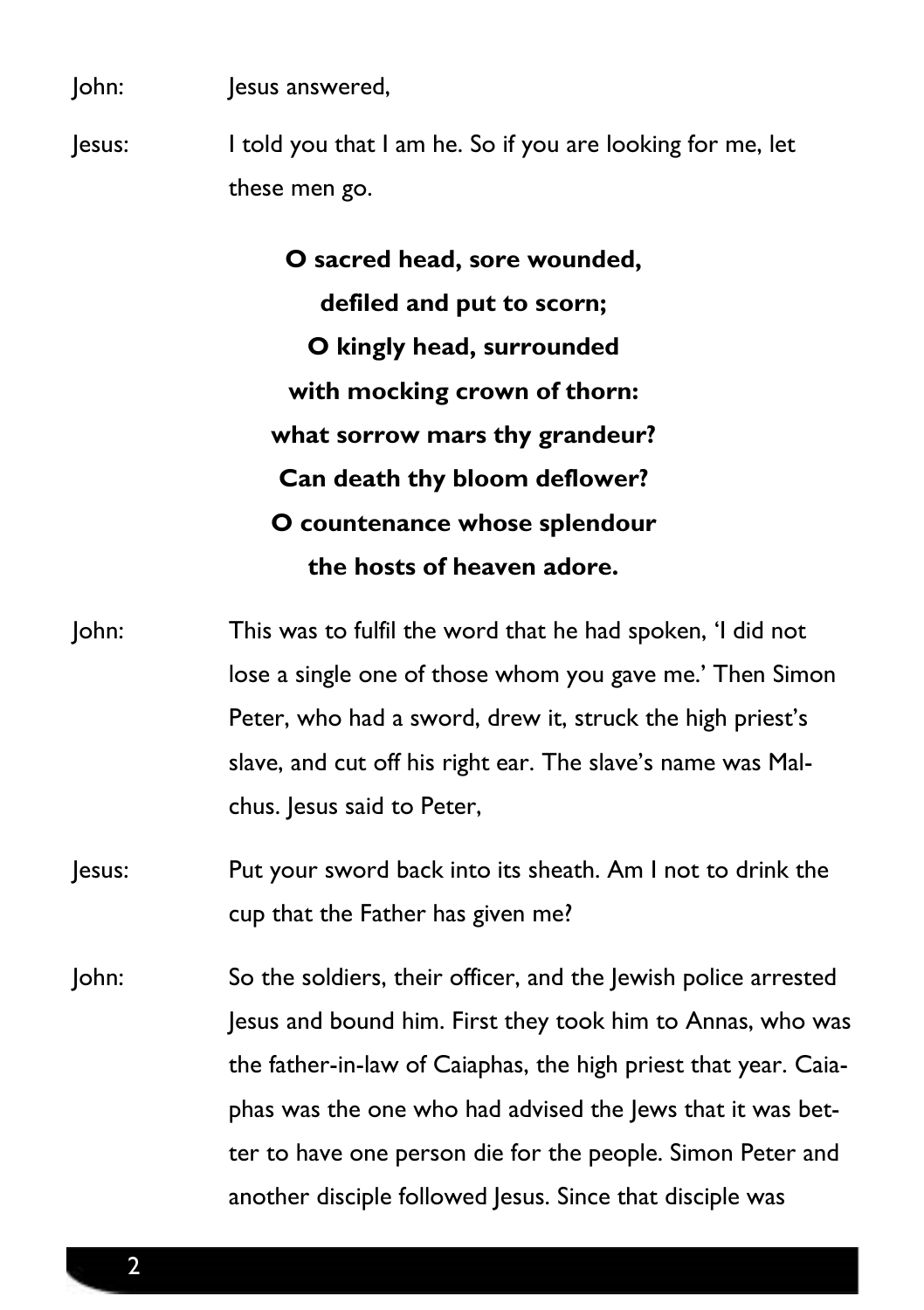known to the high priest, he went with Jesus into the courtyard of the high priest, but Peter was standing outside at the gate. So the other disciple, who was known to the high priest, went out, spoke to the woman who guarded the gate, and brought Peter in. The woman said to Peter,

Woman: You are not also one of this man's disciples, are you?

- John: Peter said,
- Peter: I am not.
- John: Now the slaves and the police had made a charcoal fire because it was cold, and they were standing around it and warming themselves. Peter also was standing with them and warming himself. Then the high priest questioned Jesus about his disciples and about his teaching. Jesus answered,
- Jesus: I have spoken openly to the world; I have always taught in synagogues and in the temple, where all the Jews come together. I have said nothing in secret. Why do you ask me? Ask those who heard what I said to them; they know what I said.
- John: When he had said this, one of the police standing nearby struck Jesus on the face, saying,

Soldier: Is that how you answer the high priest?

John: Jesus answered,

Jesus: If I have spoken wrongly, testify to the wrong. But if I have spoken rightly, why do you strike me?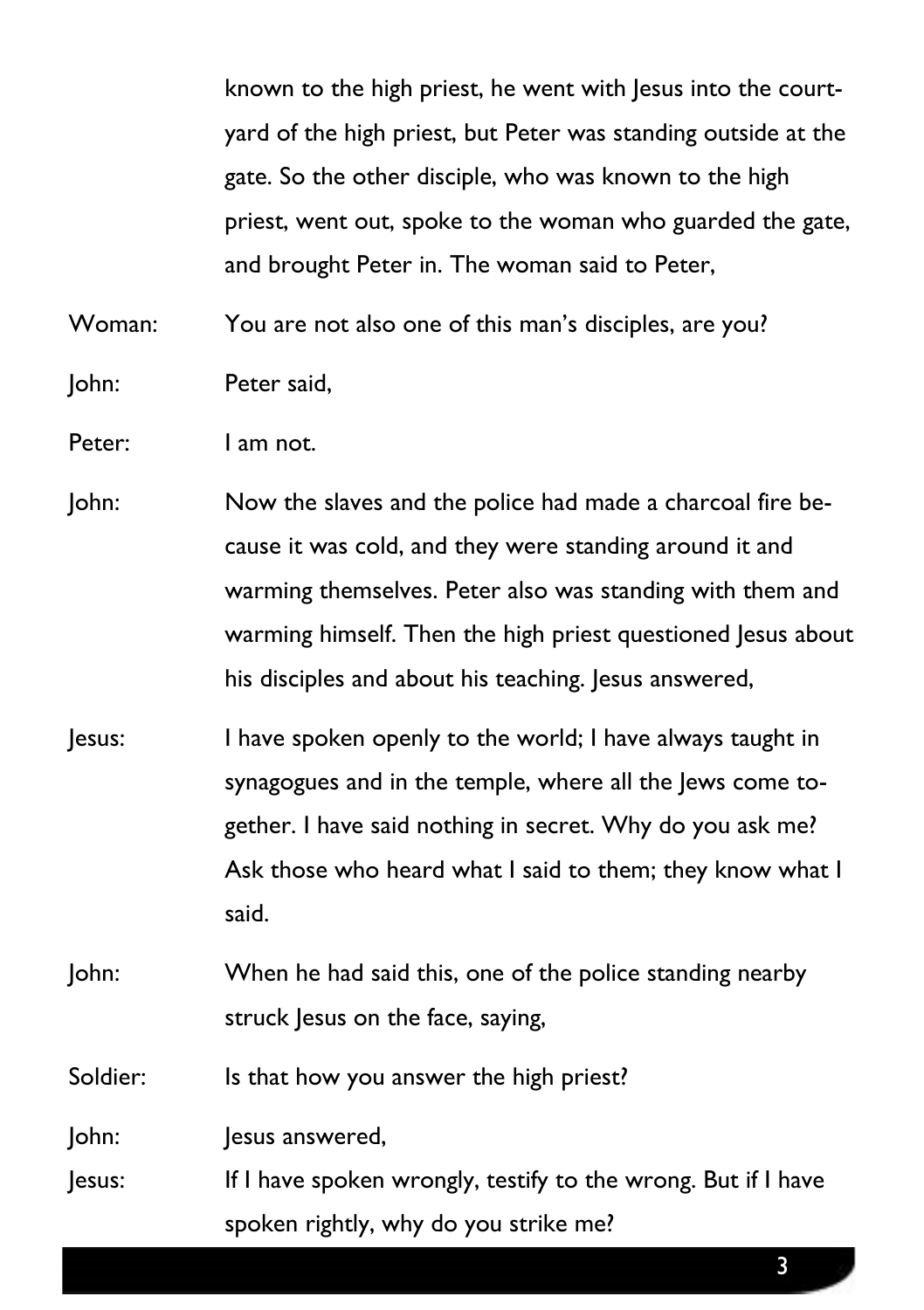**I pray thee, Jesus, own me, me, Shepherd good, for thine; who to thy fold hast won me, and fed with truth divine. Me guilty, me refuse not, incline thy face to me, this comfort that I lose not, on earth to comfort thee.**

- John: Then Annas sent him bound to Caiaphas the high priest. Now Simon Peter was standing and warming himself. Someone asked him,
- Servant: You are not also one of his disciples, are you?
- John: Peter denied it and said,
- Peter: I am not.
- John: One of the slaves of the high priest, a relative of the man whose ear Peter had cut off, asked,
- Slave: Did I not see you in the garden with him?
- John: Again Peter denied it, and at that moment the cock crowed. Then they took Jesus from Caiaphas to Pilate's headquarters. It was early in the morning. They themselves did not enter the headquarters, so as to avoid ritual defilement and to be able to eat the Passover. So Pilate went out to them and said,

4

Pilate: What accusation do you bring against this man?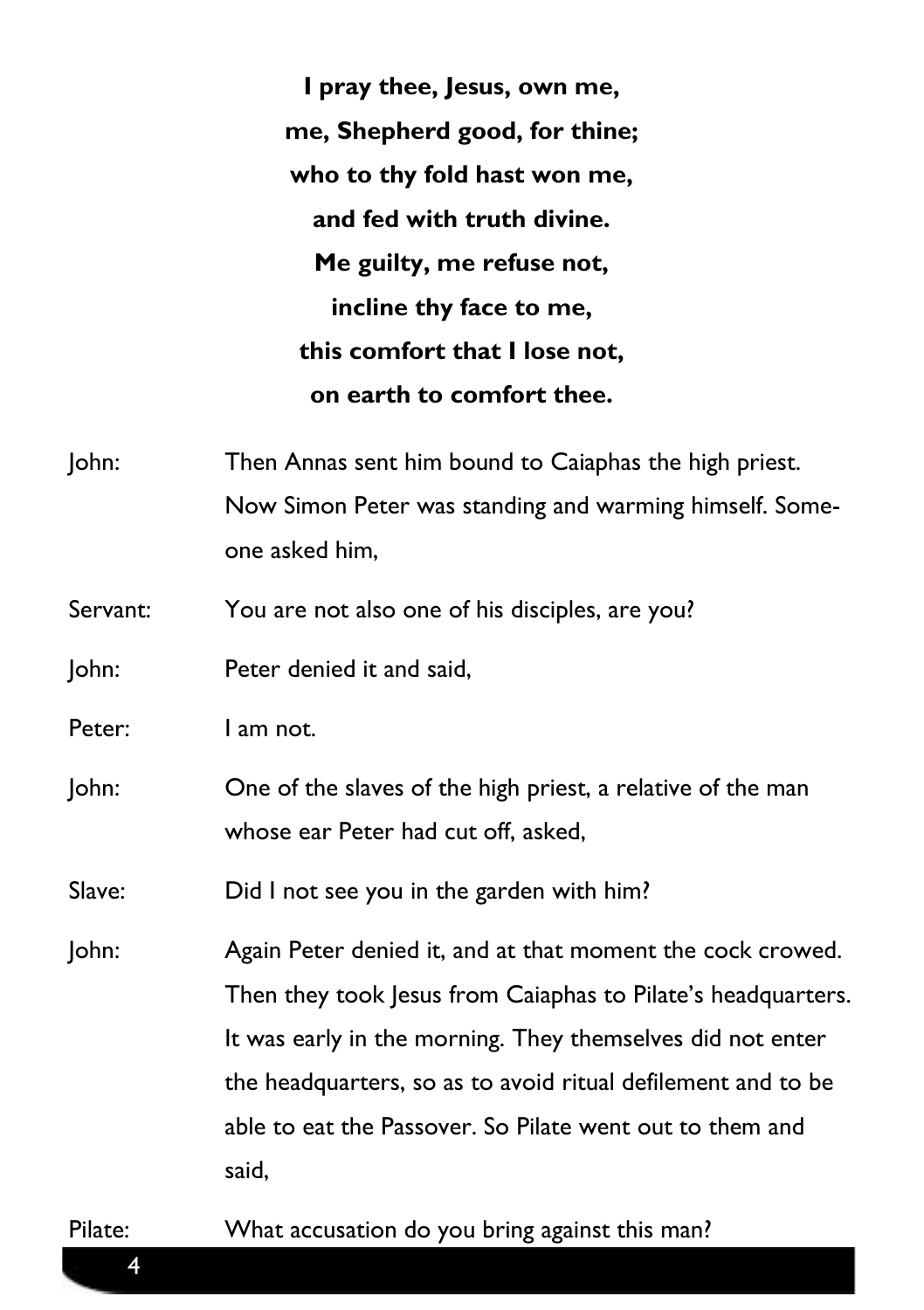| John:           | They answered,                                                                                                                                                                                           |
|-----------------|----------------------------------------------------------------------------------------------------------------------------------------------------------------------------------------------------------|
| <b>Priests:</b> | If this man were not a criminal, we would not have<br>handed him over to you.                                                                                                                            |
| John:           | Pilate said to them,                                                                                                                                                                                     |
| Pilate:         | Take him yourselves and judge him according to your law.                                                                                                                                                 |
| John:           | The Jews replied,                                                                                                                                                                                        |
| <b>Priests:</b> | We are not permitted to put anyone to death.                                                                                                                                                             |
| John:           | (This was to fulfil what Jesus had said when he indicated the<br>kind of death he was to die.) Then Pilate entered the head-<br>quarters again, summoned Jesus, and asked him,                           |
| Pilate:         | Are you the King of the Jews?                                                                                                                                                                            |
| John:           | Jesus answered,                                                                                                                                                                                          |
| Jesus:          | Do you ask this on your own, or did others tell you about<br>me?                                                                                                                                         |
| John:           | Pilate replied,                                                                                                                                                                                          |
| Pilate:         | I am not a Jew, am I? Your own nation and the chief priests<br>have handed you over to me. What have you done?                                                                                           |
| John:           | lesus answered,                                                                                                                                                                                          |
| Jesus:          | My kingdom is not from this world. If my kingdom were<br>from this world, my followers would be fighting to keep me<br>from being handed over to the Jews. But as it is, my kingdom<br>is not from here. |

5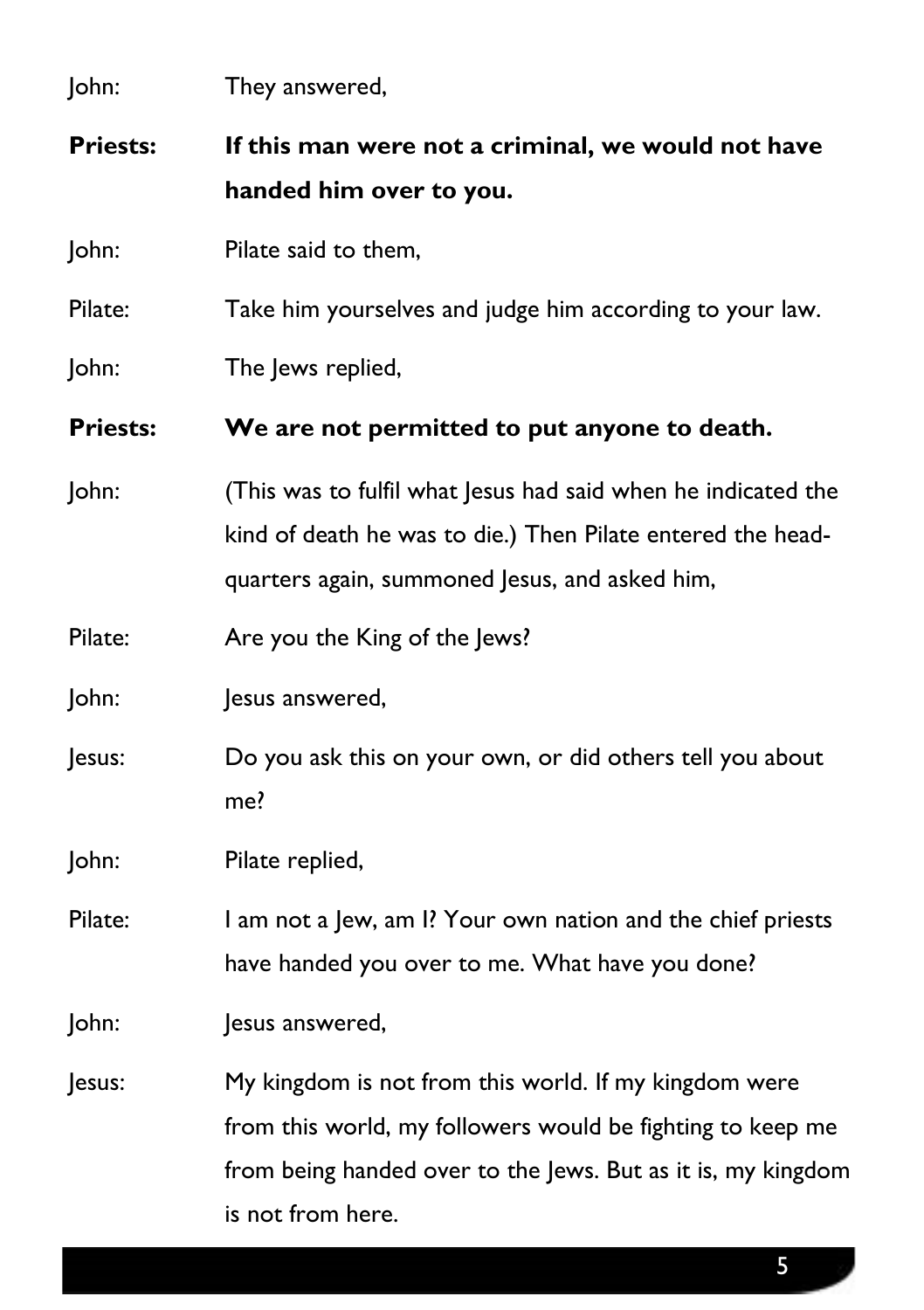| John:           | Pilate asked him,                                             |
|-----------------|---------------------------------------------------------------|
| Pilate:         | So you are a king?                                            |
| John:           | Jesus answered,                                               |
| Jesus:          | You say that I am a king. For this I was born, and for this I |
|                 | came into the world, to testify to the truth. Everyone who    |
|                 | belongs to the truth listens to my voice.                     |
| John:           | Pilate asked him,                                             |
| Pilate:         | What is truth?                                                |
| John:           | After he had said this, he went out to the Jews again and     |
|                 | told them,                                                    |
| Pilate:         | I find no case against him. But you have a custom that I re-  |
|                 | lease someone for you at the Passover. Do you want me to      |
|                 | release for you the King of the Jews?                         |
| John:           | They shouted in reply,                                        |
| <b>Priests:</b> | Not this man, but Barabbas!                                   |
| John:           | Now Barabbas was a bandit.                                    |
|                 | In thy most bitter passion                                    |
|                 | my heart to share doth cry,                                   |
|                 | with thee for my salvation                                    |
|                 | upon the Cross to die.                                        |
|                 | Ah, keep my heart thus moved                                  |
|                 | to stand thy Cross beneath,                                   |
|                 | to mourn thee, well-belovèd,                                  |
|                 | yet thank thee for thy death.                                 |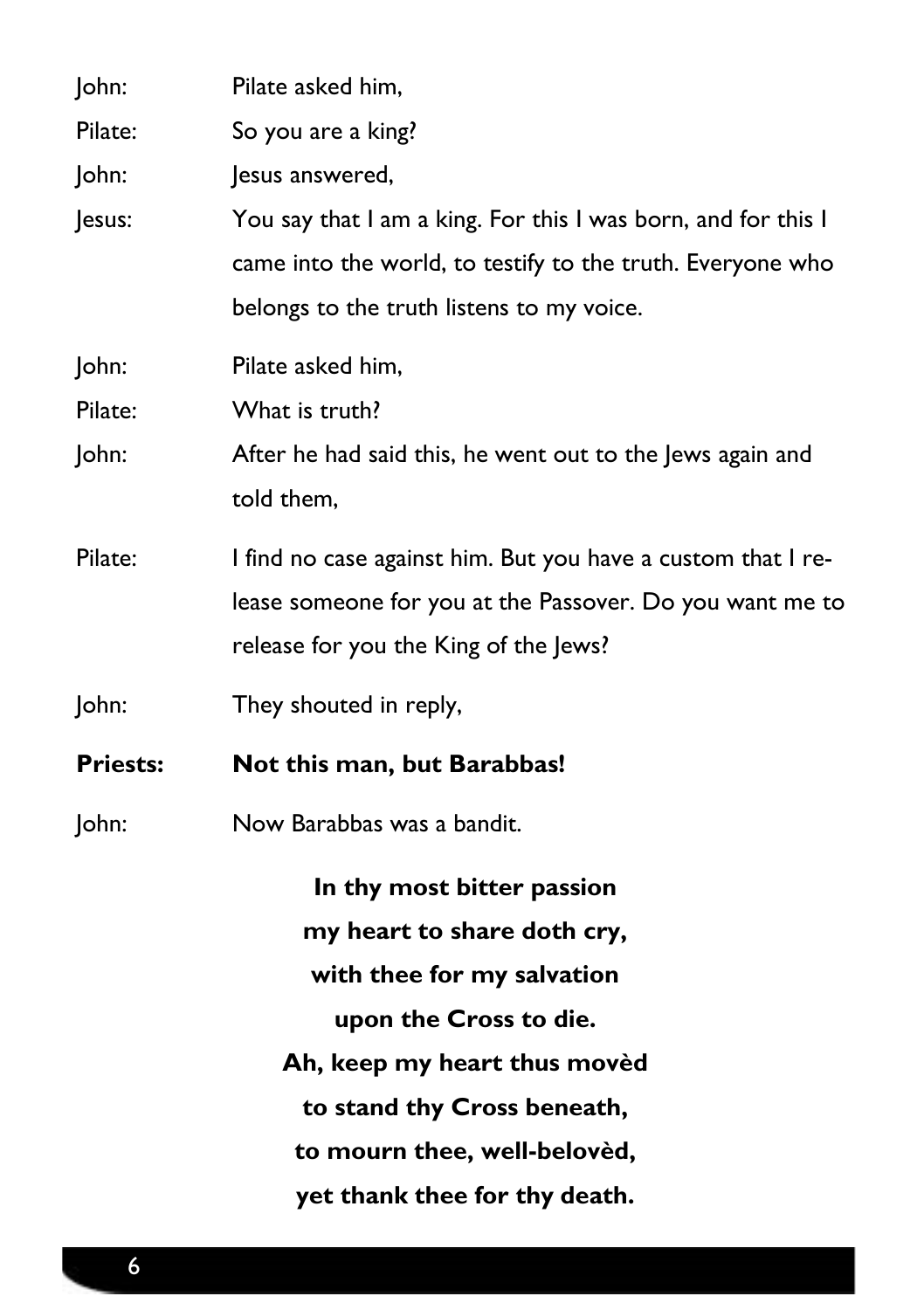John: Then Pilate took Jesus and had him flogged. And the soldiers wove a crown of thorns and put it on his head, and they dressed him in a purple robe. They kept coming up to him, saying,

## **Soldiers: Hail, King of the Jews!**

- John: and striking him on the face. Pilate went out again and said to them,
- Pilate: Look, I am bringing him out to you to let you know that I find no case against him.
- John: So Jesus came out, wearing the crown of thorns and the purple robe. Pilate said to them,
- Pilate: Here is the man!
- John: When the chief priests and the police saw him, they shouted,
- **Soldiers: Crucify him! Crucify him!**
- John: Pilate said to them,
- Pilate: Take him yourselves and crucify him; I find no case against him.
- John: The Jews answered him,
- **Priests: We have a law, and according to that law he ought to die because he has claimed to be the Son of God.**
- John: Now when Pilate heard this, he was more afraid than ever. He entered his headquarters again and asked Jesus,

7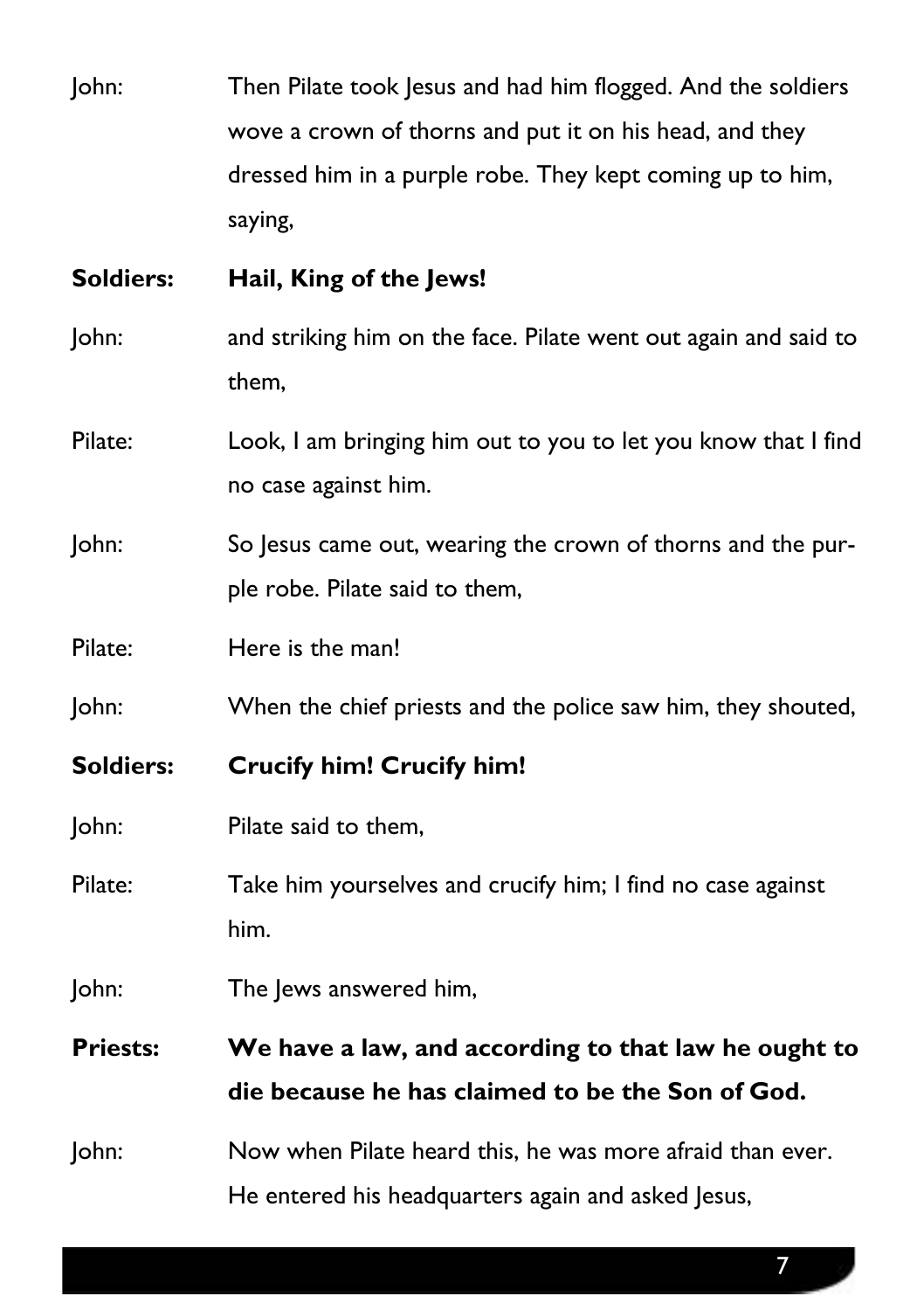| Pilate:<br>John: | Pavement, or in Hebrew Gabbatha.<br>Now it was the day of Preparation for the Passover; and it<br>was about noon. Pilate said to the Jews,<br>Here is your King!<br>They cried out, |
|------------------|-------------------------------------------------------------------------------------------------------------------------------------------------------------------------------------|
|                  |                                                                                                                                                                                     |
|                  |                                                                                                                                                                                     |
|                  |                                                                                                                                                                                     |
| John:            | When Pilate heard these words, he brought Jesus outside<br>and sat on the judge's bench at a place called The Stone                                                                 |
| <b>Priests:</b>  | If you release this man, you are no friend of the em-<br>peror. Everyone who claims to be a king sets himself<br>against the emperor.                                               |
| John:            | From then on Pilate tried to release him, but the Jews cried<br>out,                                                                                                                |
| Jesus:           | You would have no power over me unless it had been given<br>you from above; therefore the one who handed me over to<br>you is guilty of a greater sin.                              |
| John:            | Jesus answered him,                                                                                                                                                                 |
| Pilate:          | Do you refuse to speak to me? Do you not know that I have<br>power to release you, and power to crucify you?                                                                        |
| John:            | But Jesus gave him no answer. Pilate therefore said to him,                                                                                                                         |
|                  |                                                                                                                                                                                     |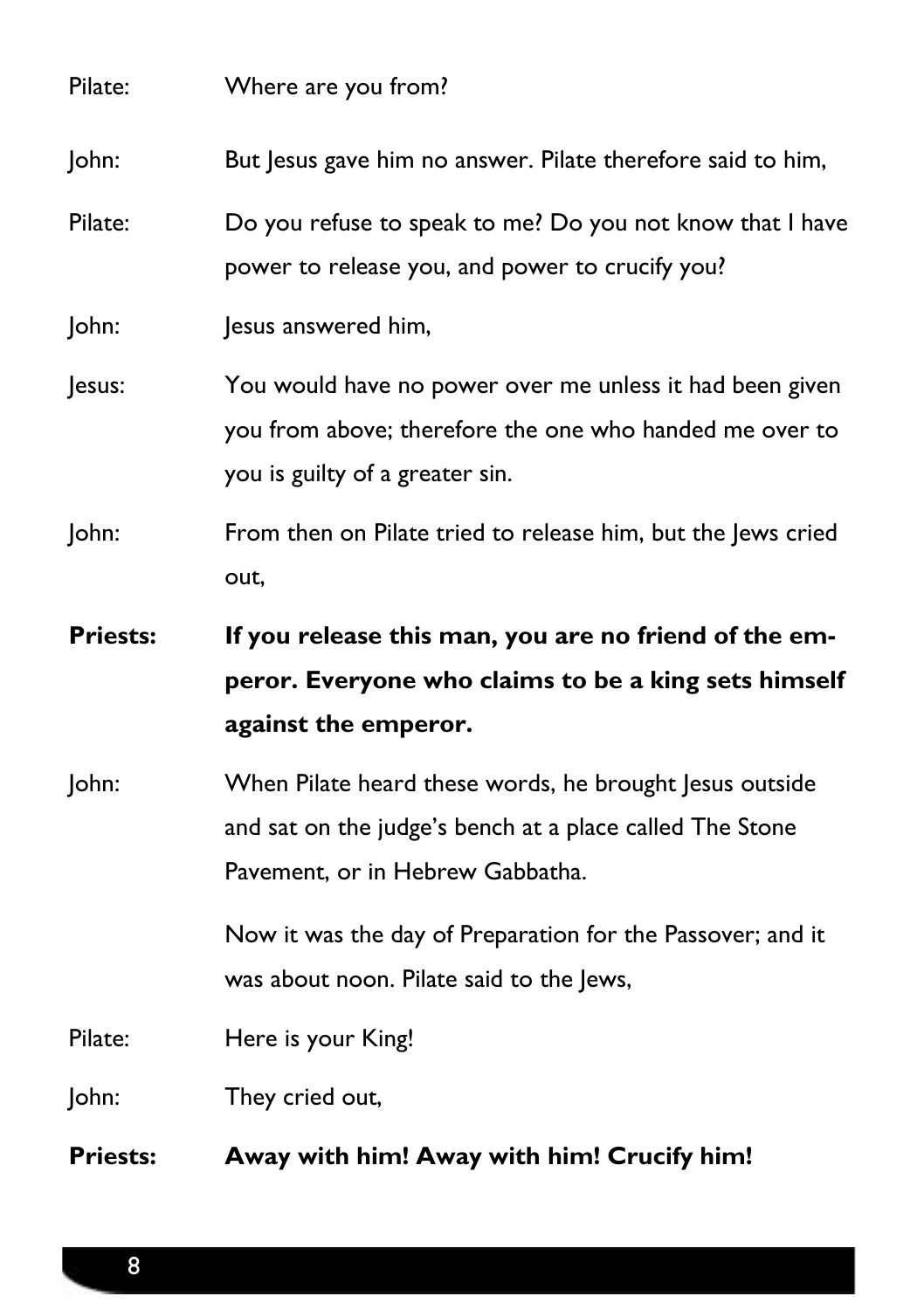| John:           | Pilate asked them,                               |
|-----------------|--------------------------------------------------|
| Pilate:         | Shall I crucify your King?                       |
| John:           | The chief priests answered,                      |
| <b>Priests:</b> | We have no king but the emperor.                 |
| John:           | Then he handed him over to them to be crucified. |
|                 |                                                  |

*(Please stand)*

So they took Jesus; and carrying the cross by himself, he went out to what is called The Place of the Skull, which in Hebrew is called Golgotha. There they crucified him, and with him two others, one on either side, with Jesus between them. Pilate also had an inscription written and put on the cross. It read, 'Jesus of Nazareth, the King of the Jews.'

Many of the Jews read this inscription, because the place where Jesus was crucified was near the city; and it was written in Hebrew, in Latin, and in Greek.

Then the chief priests of the Jews said to Pilate,

**Priests: Do not write, 'The King of the Jews,' but, 'This man said, I am King of the Jews.'** 

John: Pilate answered,

Pilate: What I have written I have written.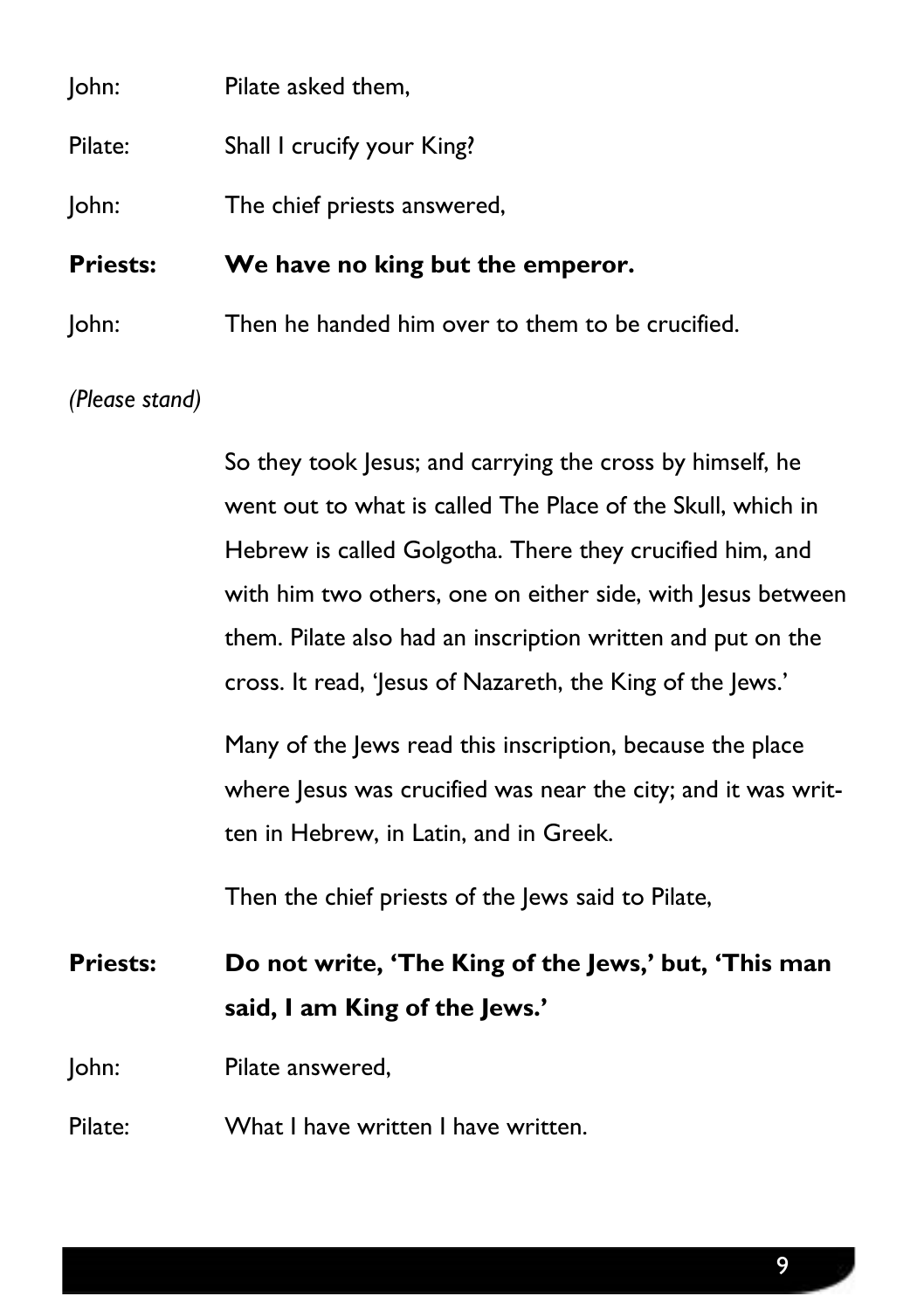**My days are few, O fail not, with thine immortal power, to hold me that I quail not in death's most fearful hour: that I may fight befriended, and see in my last strife to me thine arms extended upon the Cross of life.**

John: When the soldiers had crucified Jesus, they took his clothes and divided them into four parts, one for each soldier. They also took his tunic; now the tunic was seamless, woven in one piece from the top. So they said to one another,

## **Soldiers: Let us not tear it, but cast lots for it to see who will get it.**

John: This was to fulfill what the scripture says, 'They divided my clothes among themselves, and for my clothing they cast lots.' And that is what the soldiers did. Meanwhile, standing near the cross of Jesus were his mother, and his mother's sister, Mary the wife of Clopas, and Mary Magdalene. When Jesus saw his mother and the disciple whom he loved standing beside her, he said to his mother,

Jesus: Woman, here is your son.

John: Then he said to the disciple,

Jesus: Here is your mother.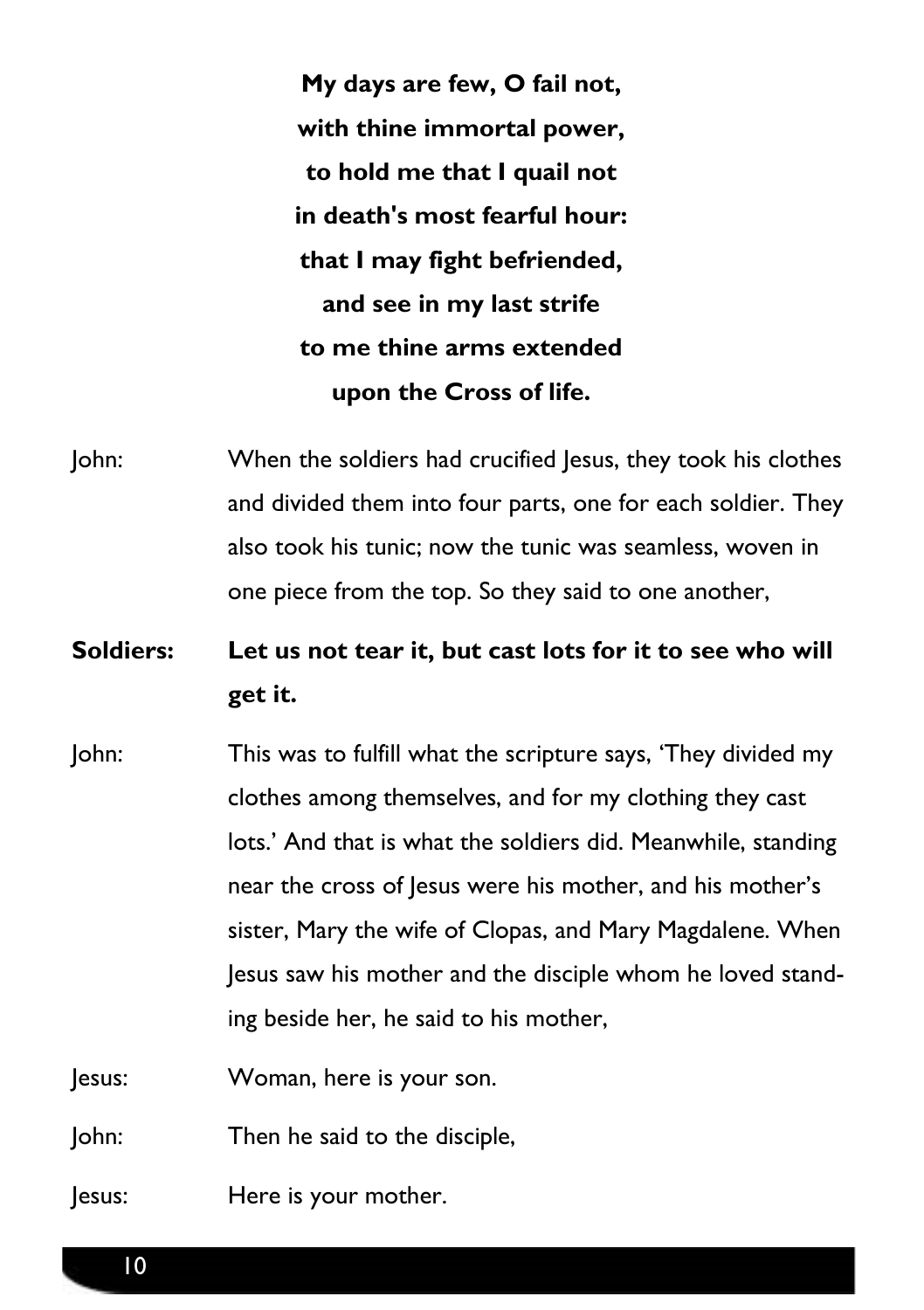| John:  | And from that hour the disciple took her into his own home.<br>After this, when Jesus knew that all was now finished, he said |
|--------|-------------------------------------------------------------------------------------------------------------------------------|
|        |                                                                                                                               |
| Jesus: | I am thirsty.                                                                                                                 |
| John:  | A jar full of sour wine was standing there. So they put a                                                                     |
|        | sponge full of the wine on a branch of hyssop and held it to                                                                  |
|        | his mouth. When Jesus had received the wine, he said,                                                                         |
| Jesus: | It is finished.                                                                                                               |
| John:  | Then he bowed his head and gave up his spirit.                                                                                |

*(All kneel for a moment. Then stand again.)*

Since it was the day of Preparation, the Jews did not want the bodies left on the cross during the sabbath, especially because that sabbath was a day of great solemnity. So they asked Pilate to have the legs of the crucified men broken and the bodies removed. Then the soldiers came and broke the legs of the first and of the other who had been crucified with him. But when they came to Jesus and saw that he was already dead, they did not break his legs. Instead, one of the soldiers pierced his side with a spear, and at once blood and water came out. (He who saw this has testified so that you also may believe. His testimony is true, and he knows that he tells the truth.) These things occurred so that the scripture might be fulfilled, 'None of his bones shall be broken.' And again another passage of scripture says, 'They will look on the one whom they have pierced.'